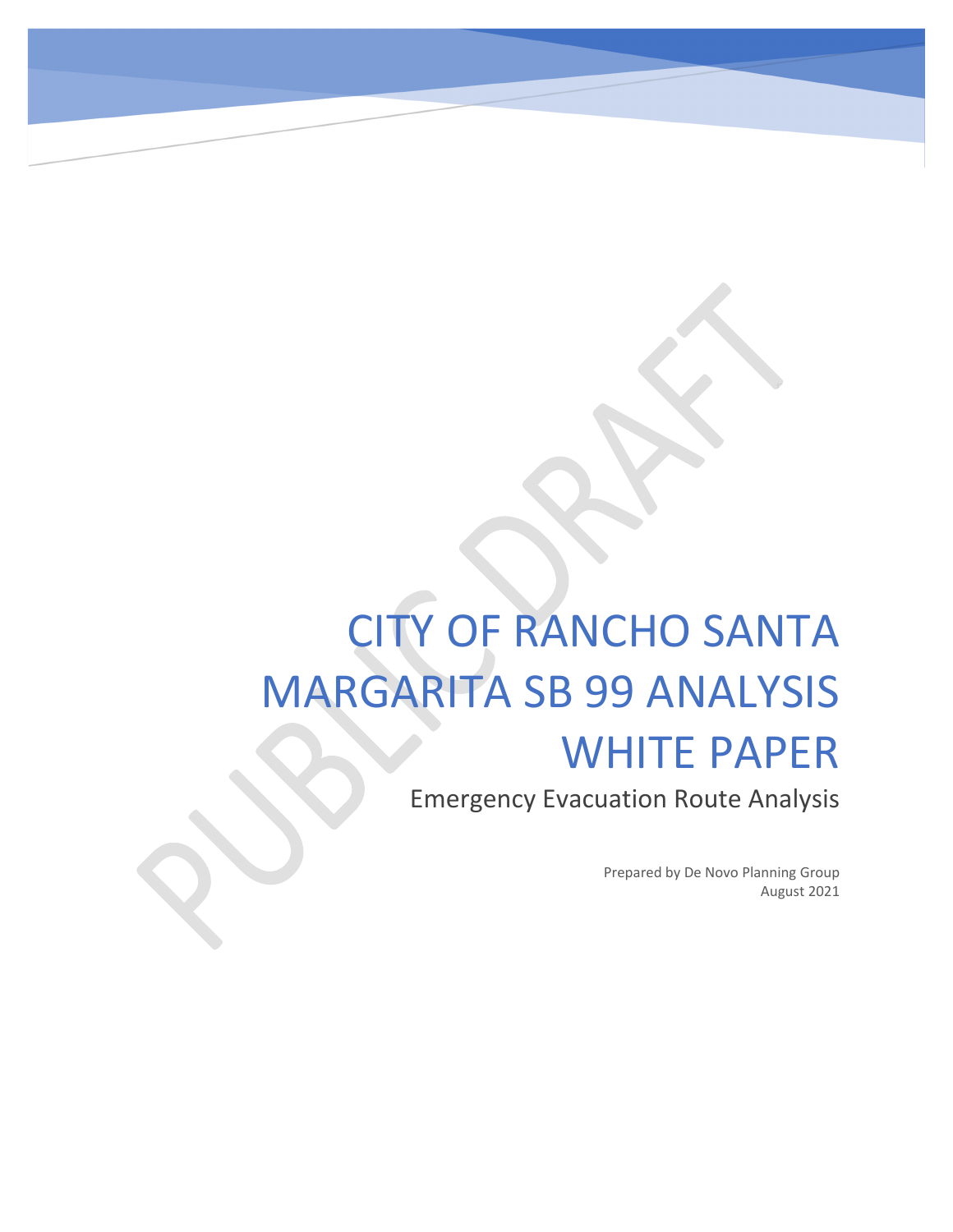# SB 99 Analysis White Paper

The City prepared an analysis consistent with Senate Bill 99 to identify residential developments in hazard areas that do not have at least two emergency evacuation routes. The analysis found that Robinson Ranch Road, Dove Canyon Drive, and Sycamore Canyon Drive appear to be the most vulnerable to slow exits due to the high number of residential parcels, single exit points, and long canyon roads. Additionally, Melinda Road, near the Highway 241 crossings may be impacted in an emergency situation. Although all the residential parcels in this area have multiple exit points, they all access Melinda Road. The following is an explanation of the methodology used to map the evacuation routes.

## Definitions & Data Sources

#### Residential Developments

Parcel data obtained from the SCAG GIS Open Data Portal were used to determine the location of residential developments. This parcel set includes the general plan land use designations within the City of Rancho Santa Margarita. Parcels with general plan land uses of Low Density Residential, Medium Density Residential, Medium High Density Residential, and High Density Residential were considered Residential Developments for the purposes of this study.

#### Hazard Areas

High Hazard Zones were defined as areas that are in one or more of the following pre-defined hazard zones:

- 1. FEMA's 100-year flood zone
- 2. California OES dam inundation area (none within the city)
- 3. California Geological Survey's Map Sheet 58 Landslide Susceptibility classes 8, 9, or 10
- 4. California Geological Survey's Potential Liquefaction and Potential Landslide areas, mapped as part of the California Seismic Hazard Zonation Program
- 5. CalFire's High and Very High Fire Threat zones
- 6. CalFire's Very High Fire Hazard Severity Zones in Local Responsibility Areas

These hazard zones were combined into one single "Combined Hazard Area" using ArcGIS merge and dissolve geoprocessing tools.

#### Evacuation Routes

Road data obtained from the Orange County GIS Open Data Portal were utilized to identify points of exit from clusters (neighborhoods) of residential parcels. Road centerlines were divided into three main classes:

- 1. *State Highway* Highway 241
- 2. *Arterials* as defined by Orange County GIS data "Arterials"
- 3. *Minor/Residential Roads* All other roads not considered "Arterial" by the Orange County GIS roads dataset. These roads are generally the first roads a resident will encounter when departing their residence.

### Assumptions & Methodology

#### Identification of Residential Developments in Hazard Areas

Using ArcGIS, Residential Developments in Hazard Areas were identified by a running a location query to find the parcels with residential general plan designations that intersect the single Combined Hazard Area. All residential parcels were mapped; those parcels within the Combined Hazard Area are identified by a thicker, bolder outline.

#### Identification of Residential Subdivision Exit Points

The goal of this analysis was to find at least two separate points of exit from residential neighborhoods by following a rudimentary roadway network in which vehicles move from Minor/Residential Roads to Arterial, and eventually to a State Route. The following assumptions apply:

- 1. Residential Developments have immediate access to Minor/Residential Roads but are distant from the SR  $241$
- 2. Arterials connect Minor/Residential Roads to the SR 241
- 3. Residential Exit Points are the points where Minor/Residential Roads intersect Arterials, thereby providing eventual access to the SR 241

Using ArcGIS, a point file representing the intersections of Minor/Residential and Arterials roads was created.